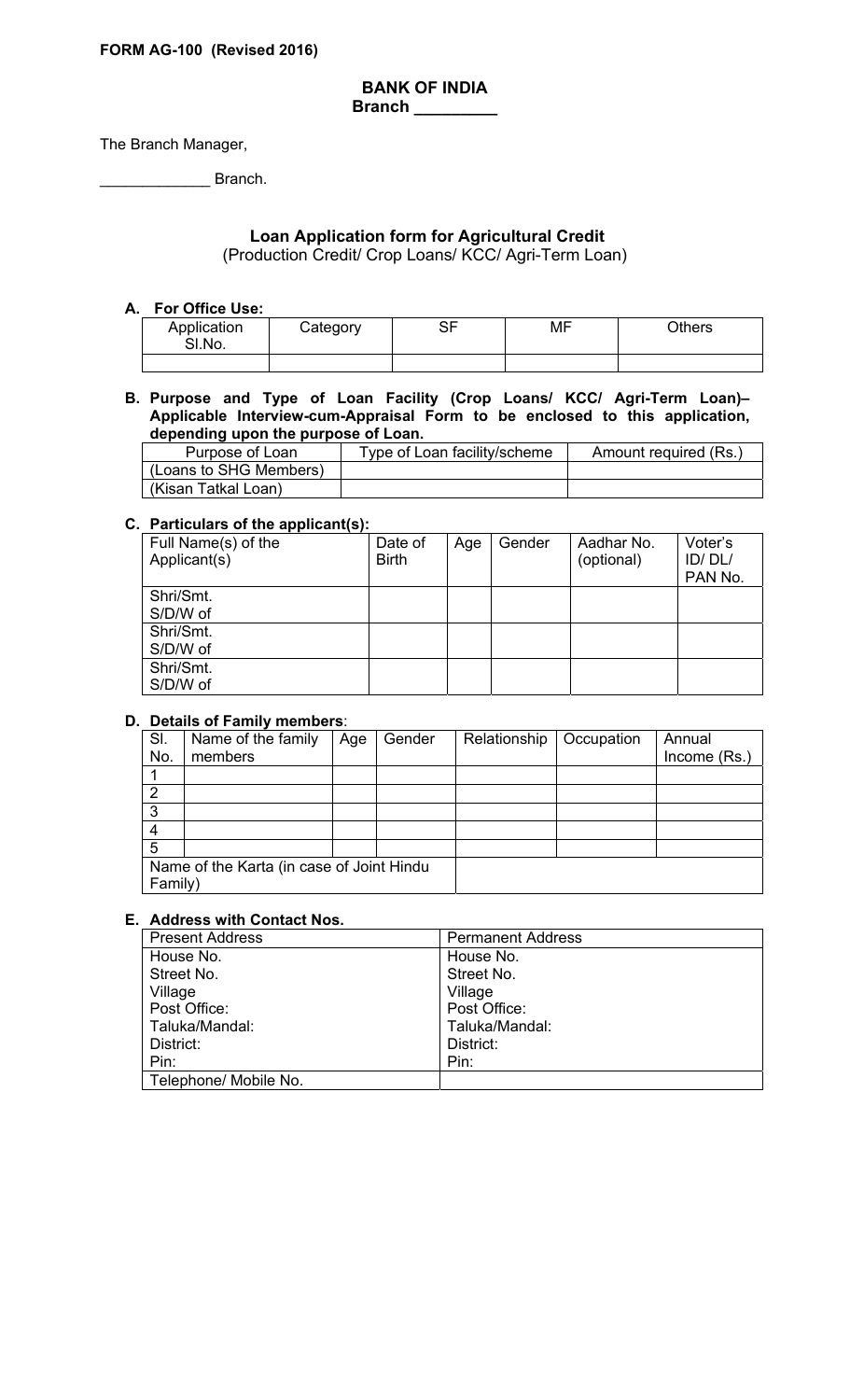## **F. Social Category:**

|             | $\sim$ |                |                |            |             |       |                     |
|-------------|--------|----------------|----------------|------------|-------------|-------|---------------------|
| Social      |        | $\sqrt{SC}$    | <b>ST</b>      | <b>OBC</b> | Physically  |       | <b>Minorities</b>   |
| Category    |        |                |                |            | handicapped |       |                     |
|             |        |                |                |            |             |       |                     |
| If Minority |        | <b>Buddhis</b> | <b>Muslims</b> | Christians | Sikhs       | Jains | <b>Zoroastrians</b> |
| Community   |        | ts             |                |            |             |       |                     |
|             |        |                |                |            |             |       |                     |

## **G. Existing Banking/ Credit facilities:**

| Type of facilities                                       | Presently banking |  | Account No.         | <b>Balance outstanding</b> |  |
|----------------------------------------------------------|-------------------|--|---------------------|----------------------------|--|
|                                                          | with              |  |                     | (Rs.)                      |  |
| Savings Account                                          |                   |  |                     |                            |  |
| <b>Fixed Deposit</b>                                     |                   |  |                     |                            |  |
| PMJDY OD                                                 |                   |  |                     |                            |  |
| Account                                                  |                   |  |                     |                            |  |
| CC/Term Loan                                             |                   |  |                     |                            |  |
| Whether covered                                          | ✓                 |  | PMJJBY / PMSBY/ APY |                            |  |
| under                                                    |                   |  |                     |                            |  |
| If banking with this banks, customer ID to be given here |                   |  |                     |                            |  |

#### **H. Particulars of total land holdings of the applicant (if leasehold/ share cropper, specify):**

| . .<br>Name | Survey/ |       | Title  |         | Area         | Of which  | Encumbrance if |
|-------------|---------|-------|--------|---------|--------------|-----------|----------------|
| of the      | Khasra  | Owned | Leased | Share   | $\mathsf{I}$ | irrigated | any            |
| village     | No.     |       |        | Cropper | acres        |           |                |
|             |         |       |        |         |              |           |                |
|             |         |       |        |         |              |           |                |
|             |         |       |        |         |              |           |                |
|             |         |       |        |         |              |           |                |
|             |         |       |        |         |              |           |                |

### **I. Of total landed properties mentioned at (H) above, land/ crop details pertaining to the loan applied:**

| Name of     | Survey/ | Area in | Source of  |        | Name of crops to be grown |             |
|-------------|---------|---------|------------|--------|---------------------------|-------------|
| the village | Khasra  | acres   | irrigation | Kharif | Rabi                      | Other crops |
|             | No.     |         |            | crops  | <b>crops</b>              |             |
|             |         |         |            |        |                           |             |
|             |         |         |            |        |                           |             |
|             |         |         |            |        |                           |             |
|             |         |         |            |        |                           |             |
|             |         |         |            |        |                           |             |

## **J. Source of Income**:

| Agricultural Income    |  |
|------------------------|--|
| Other Income (Specify) |  |
| Total Income           |  |

## **K. Particulars of Immovable Assets owned**:

| Immovable Assets              | Particulars/ description | Present Market Value (Rs.) |
|-------------------------------|--------------------------|----------------------------|
| Agricultural land             |                          |                            |
| Non Agricultural Land         |                          |                            |
| House/ Building               |                          |                            |
| <b>Tractor Shed/Farm Shed</b> |                          |                            |
| <b>Fishing Ponds/Tank</b>     |                          |                            |
|                               | Total value              |                            |

## **L. Particulars of Movable Assets owned**:

| <b>Movable Assets</b>       | Particulars/ description | Present Market Value (Rs.) |  |  |  |  |  |  |
|-----------------------------|--------------------------|----------------------------|--|--|--|--|--|--|
| Plough cattle/ milch cattle |                          |                            |  |  |  |  |  |  |
| Poultry birds               |                          |                            |  |  |  |  |  |  |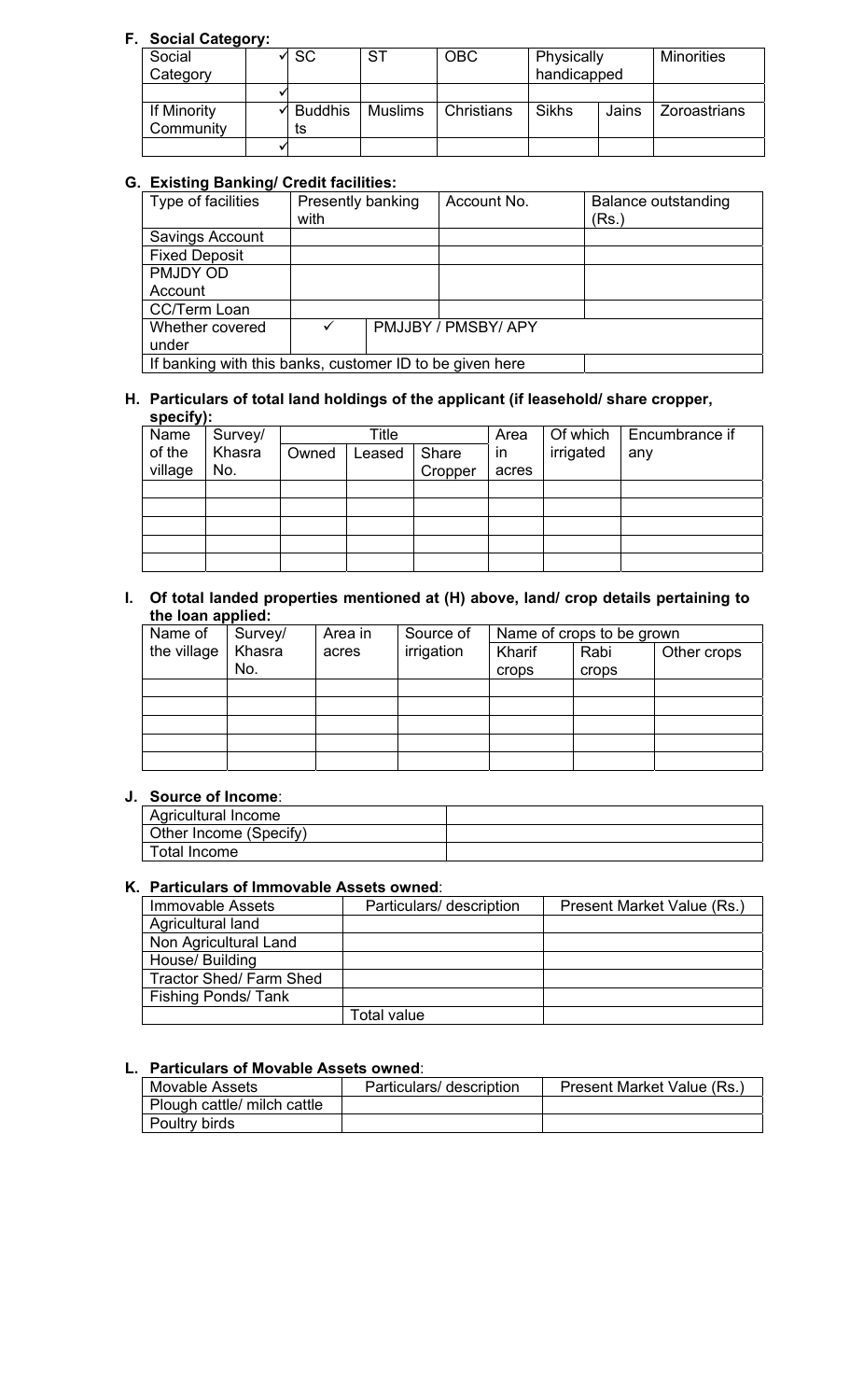| Tractors              |                    |  |
|-----------------------|--------------------|--|
| Power tiller          |                    |  |
| Elec. Motor/ Pumpsets |                    |  |
| Other Implement       |                    |  |
|                       | <b>Total Value</b> |  |

## **M. Particulars of existing liabilities as borrower, if any**:

| Name of the Institution      | Purpose | Present          | Of which | Security |
|------------------------------|---------|------------------|----------|----------|
|                              | of Loan | Outstanding (Rs) | overdue  | offered  |
| Our Bank                     |         |                  |          |          |
| <b>Other Banks</b>           |         |                  |          |          |
| <b>Agricultural Credit</b>   |         |                  |          |          |
| Societies                    |         |                  |          |          |
| <b>Land Development Bank</b> |         |                  |          |          |
| <b>Other Creditors</b>       |         |                  |          |          |
| (Govt. dues)                 |         |                  |          |          |
| Total outstanding            |         |                  |          |          |

# **N. Net Worth of Applicant(s): [(K+L)-M] Rs.**

## **O. Particulars of Liabilities as Guarantors**:

| Loan<br>sanctioned to<br>Shri/ Smt. | Name of the<br>Bank/<br><b>Institution</b> | Amount of<br>Loan (Rs.) | <b>Balance</b><br>Outstanding<br>'Rs.` | <b>Status of Account</b><br>(Regular/<br>Overdue) |
|-------------------------------------|--------------------------------------------|-------------------------|----------------------------------------|---------------------------------------------------|
|                                     |                                            |                         |                                        |                                                   |
|                                     |                                            |                         |                                        |                                                   |
|                                     |                                            |                         |                                        |                                                   |

### **P. Security proposed to be offered**:

| Particulars of Primary Security offered | Particulars of Collateral Security (where<br>applicable) |
|-----------------------------------------|----------------------------------------------------------|
|                                         |                                                          |
|                                         |                                                          |
|                                         |                                                          |

### **Q. Guarantors offered (if any)**:

| Names of the | Age | Residential    | Telephone      | Occupation | Net Worth |
|--------------|-----|----------------|----------------|------------|-----------|
| Guarantors   |     | <b>Address</b> | No./Mobile No. |            | (Rs.)     |
|              |     |                |                |            |           |
|              |     |                |                |            |           |
|              |     |                |                |            |           |
|              |     |                |                |            |           |
|              |     |                |                |            |           |
|              |     |                |                |            |           |
|              |     |                |                |            |           |

### **R. Declaration:**

I/We hereby declare that all information furnished by me/us is true, correct and complete to the best of my/ our knowledge and belief. I/We have no borrowing/ liabilities excepting those mentioned in the application form. I/We hereby authorize the Bank to disclose all or any particulars or details or information relating to my/ own loan accounts with the Bank, to any other financial institution, government or any agency (ies) as may be considered necessary or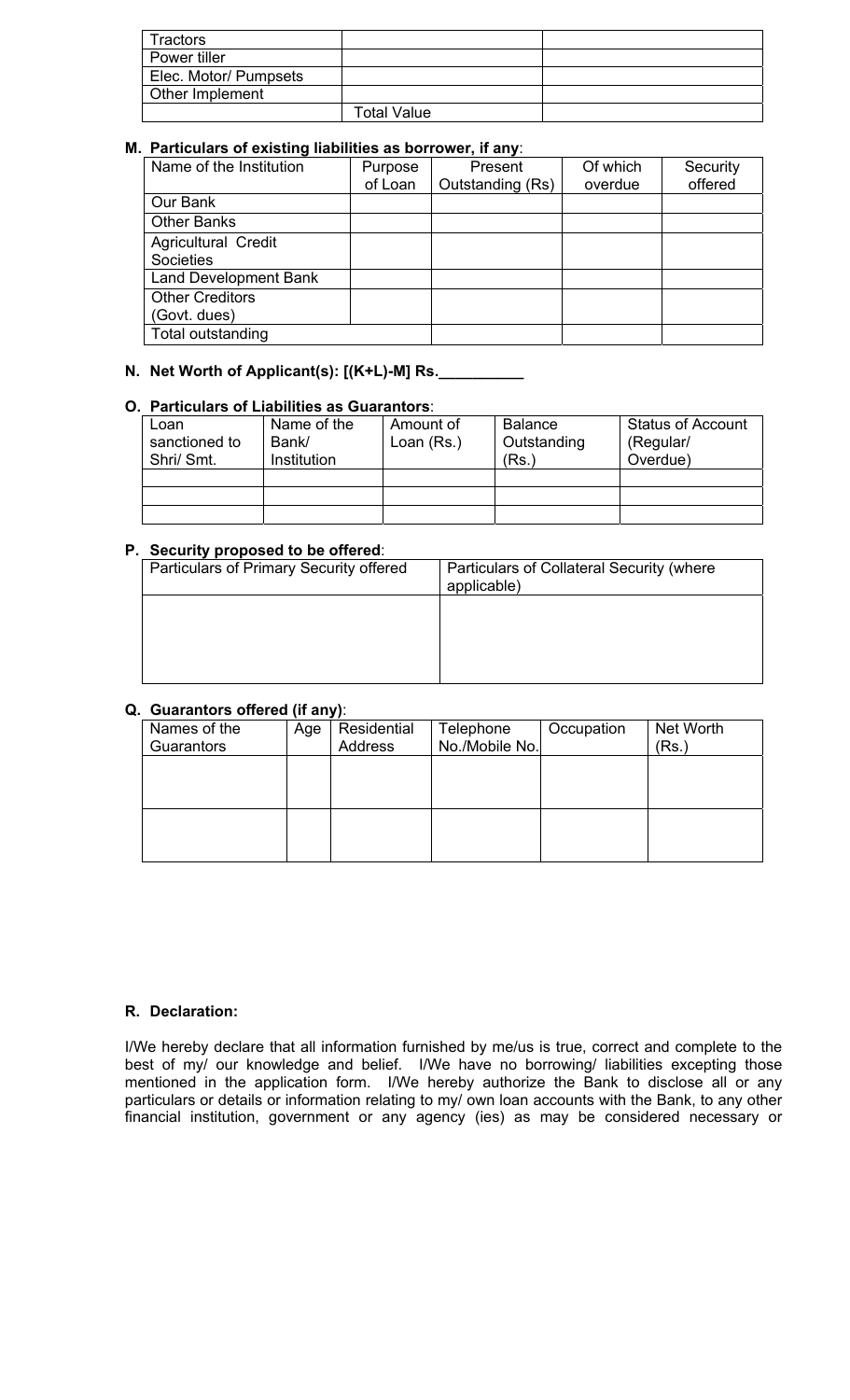desirable by the Bank. It will be in order for the Bank to disqualify me/us from receiving any credit facilities from the Bank in case it is proved that the declaration of my/our outside borrowings made above contain misrepresentation of facts. I/We hereby undertake to abide by the terms and conditions that the Bank may stipulate in sanction of this loan and inform Bank in the event of acquiring any other assets during the tenure of the advance. The Bank may take appropriate safeguards/ action for recovery of Bank's dues.

 $1.$  1. 2.  $\hspace{1.6cm}$  2.  $3.$   $3.$ 

Signature/thumb impression of Borrowers Signature/thumb impression of Guarantors

Date : \_\_\_\_\_\_\_\_\_\_\_\_\_\_\_\_\_ Place \_\_\_\_\_\_\_\_\_\_\_\_\_\_\_\_\_\_\_

Kanchan\Rural d backup\DSR\Br.Cir.-Common Loan Application for Agri. credit-2016